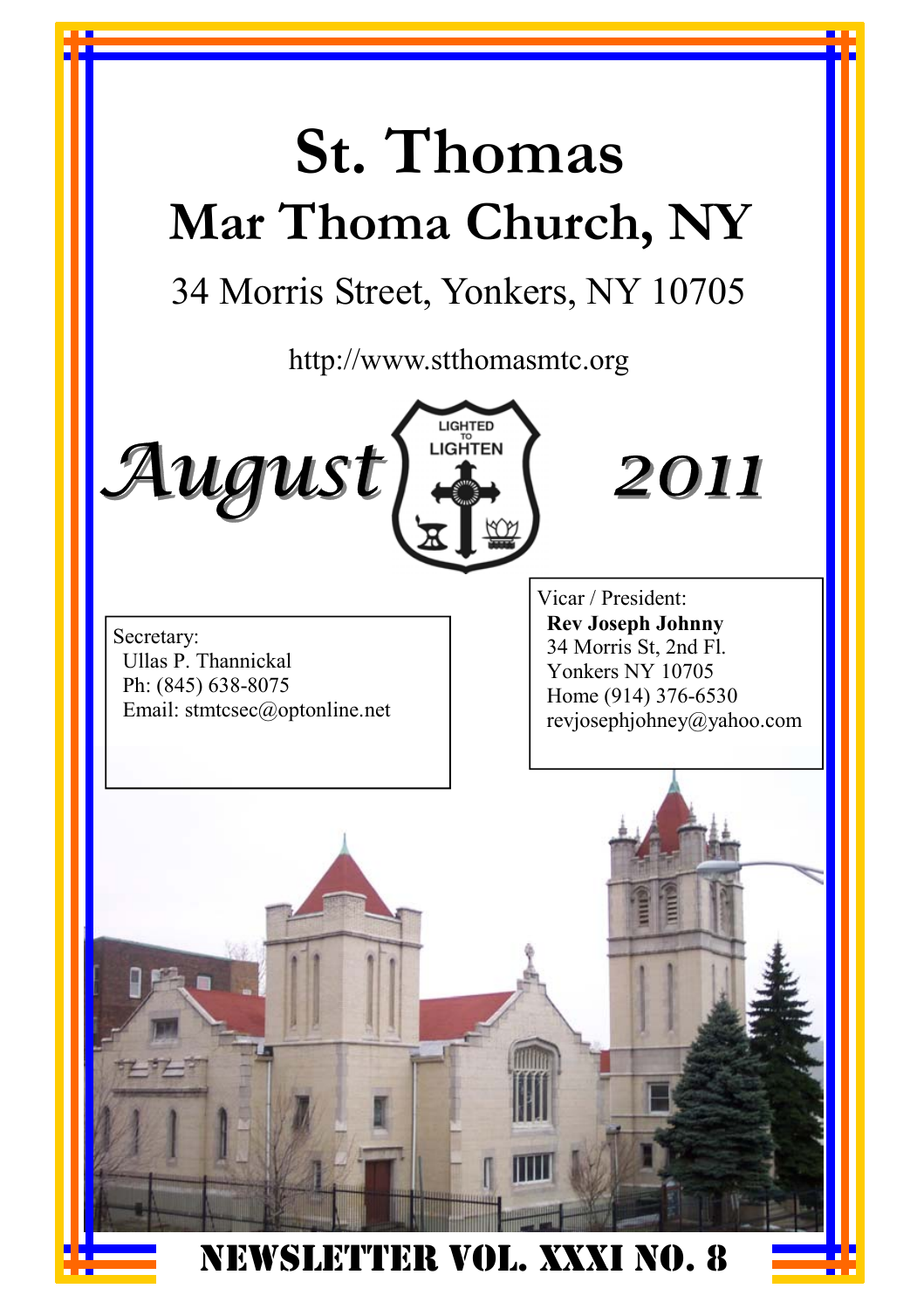#### **WORSHIP SERVICE SCHEDULE**

| <b>Date</b> | Time                   | Worship                                                           |
|-------------|------------------------|-------------------------------------------------------------------|
| Sun, Aug 7  | $9:00$ am<br>$9:30$ am | Praise & Worship (Malayalam)<br>Holy Communion Service, English   |
| Sun, Aug 14 | $9:00$ am<br>$9:30$ am | Praise & Worship (Malayalam)<br>Holy Communion Service, English   |
| Sun, Aug 21 | $9:00$ am<br>$9:30$ am | Praise & Worship (Malayalam)<br>Holy Communion Service, Malayalam |
| Sun, Aug 28 | $9:00$ am<br>$9:30$ am | Praise & Worship (Malayalam)<br>Holy Communion Service, Malayalam |

#### **MAR THOMA SYRIAN CHURCH OF MALABAR LECTIONARY CHRISTIAN YEAR- 2011 AUGUST**

| Date        | 1st Lesson                                    | 2nd Lesson   | <b>Epistle</b> | Gospel             |
|-------------|-----------------------------------------------|--------------|----------------|--------------------|
| Sun, Aug 7  | Josh. 24:14-25                                | Rev. 3:14-22 | Rom. 1:8-17    | St. Luke. 24:44-49 |
|             | Sun, Aug 14   2Kings. 23:1-11   1 Pet. 4:1-11 |              | Rom. 12:1-11   | St. Luke, 3:1-14   |
|             | Sun, Aug 21 2 Chr. 34:29-33                   | Heb. 8:1-13  | 1John. 2:3-15  | St. Mat. 7:24-29   |
| Sun, Aug 28 | Gen. 1:26-31                                  | Rev. 19:1-10 | Eph. 5:21-32   | St. Mark. 10:1-9   |

#### **IMPORTANT DAYS IN SABHA/DIOCESAN CALENDAR**

| <b>Date</b> | <b>Importance of the Day</b>                                                                                                                                                             |
|-------------|------------------------------------------------------------------------------------------------------------------------------------------------------------------------------------------|
| Mon, Aug 1  | Fifteen Days Fast Begins.                                                                                                                                                                |
| Sat, Aug 6  | Feast of Transfiguration of our Lord.                                                                                                                                                    |
| Sun, Aug 7  | Reformation-Call for Mission (Mission Sunday)<br>(9th Sunday after Pentecost)                                                                                                            |
|             | Reformation Day - Living According to the Gospel<br>Sun, Aug 14 (10th Sunday after Pentecost) (Valedictory Meeting of the 175th Anni-<br>versary of Reformation in the Malankara Church) |
|             | Mon, Aug 15 End of 15 Days Fast - Independence Day                                                                                                                                       |
| Sun, Aug 21 | Reformation: Through the Word of God<br>(11th Sunday after Pentecost)                                                                                                                    |
| Sun, Aug 28 | Sacrament of Marriage: "What God has joined together, let man not<br>Separate" (12th Sunday after Pentecost)                                                                             |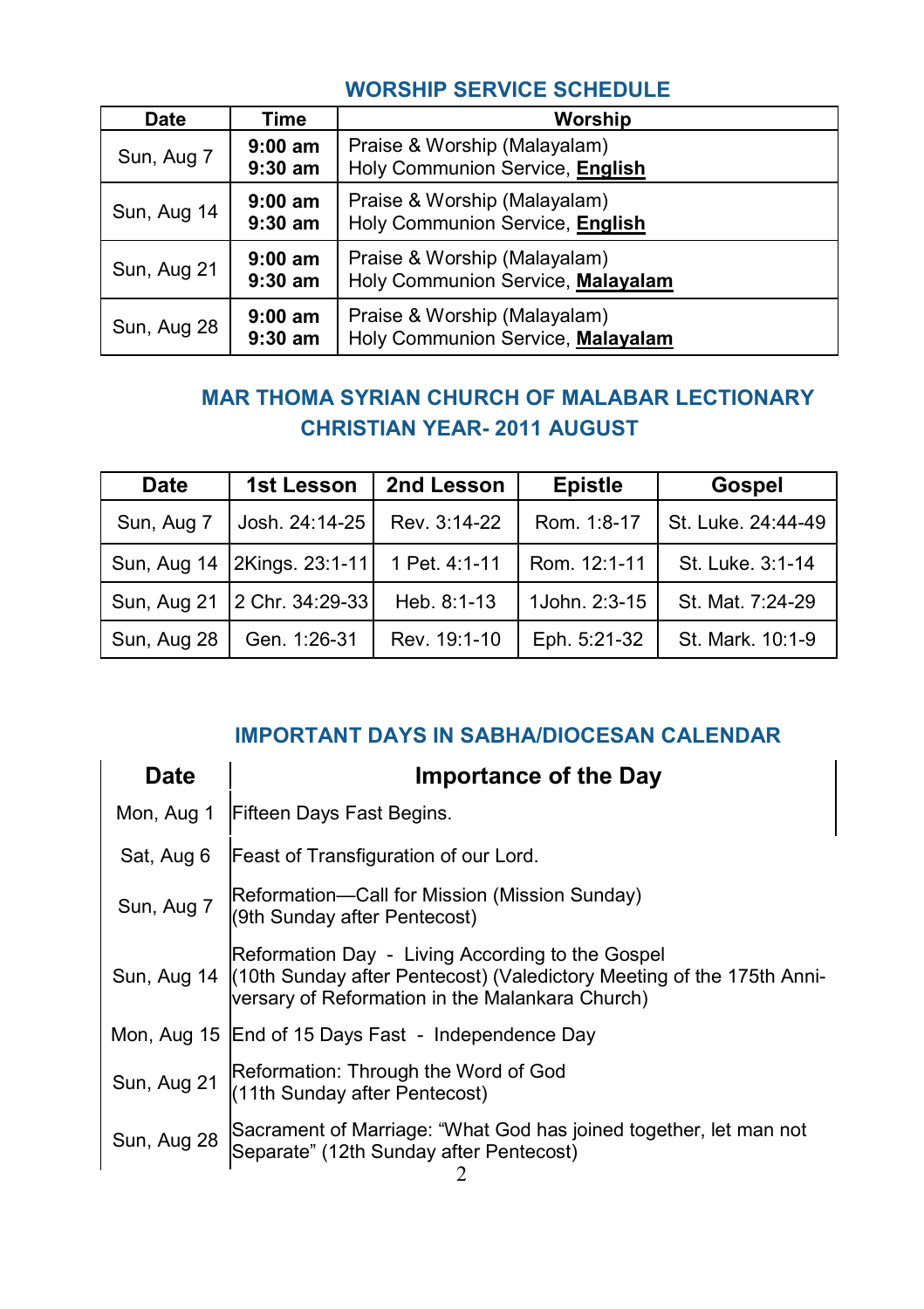

#### Dearly beloved,

This year's Family Conference was a great blessing. The main theme of the conference was Discipleship. Christianity is all about discipleship. Jesus said, "if you hold to my teachings, you are really my disciples" (John.8:31) A disciple is the one who learns



from the master and follows the footsteps of the master. Following Jesus and his teachings are the core to discipleship. If we want to know Jesus we must walk with him.

 Last week we had our VBS and all the children who were able to participate enjoyed the program very well. They were exposed to Jesus's way of life and the challenges to make a difference in the world. They were able to get themselves acquainted with 'Compassion Avenue 'and 'Forgiveness Street'! I congratulate all the teachers, volunteers and the seniors who served in the kitchen who together made this event a great success. Many parents took pain to bring their children to VBS. I commend their deep commitment. At the same time, it is sad that there are parents who didn't consider this program with seriousness and hence many of our children remained unattended.

 We will have our Parish Family Retreat from August 26 -28 at our Church. Rev. Dr. Joe Joseph Kuruvilla, South East Region Youth chaplain is the main leader. Achen is one of the eminent leaders we have here. I believe that all our parish members will make the best use of this opportunity to deepen our family ties and strengthen our fellowship.

 Family life is God's plan and it is one of the most precious gifts of God. Many of our youngsters are getting married these days. They make so many preparations and arrangements for their wedding ceremony. It is well and good. We plan everything well in advance - who all are to be invited, what dishes are to be served, so on and so forth. But the preparation that we make for a lifelong and sustained relationship is most important than any other thing.

 There is a growing tendency on many youngsters to remain single – reluctance to get married. It is not God's plan. It is the order of every person to lead a family life unless you are called for a particular vocation. For many people, love is only a premarital experience. They fall in love; but fail to live in love. You have a responsibility to grow in God's love and mutual love till the end of your life. Above all we need to build a spiritual legacy, that is to pass on the torch of faith and our rich traditions of family prayer and other Christian values to the growing generation.

With love and prayer,

Joseph Johnny Achen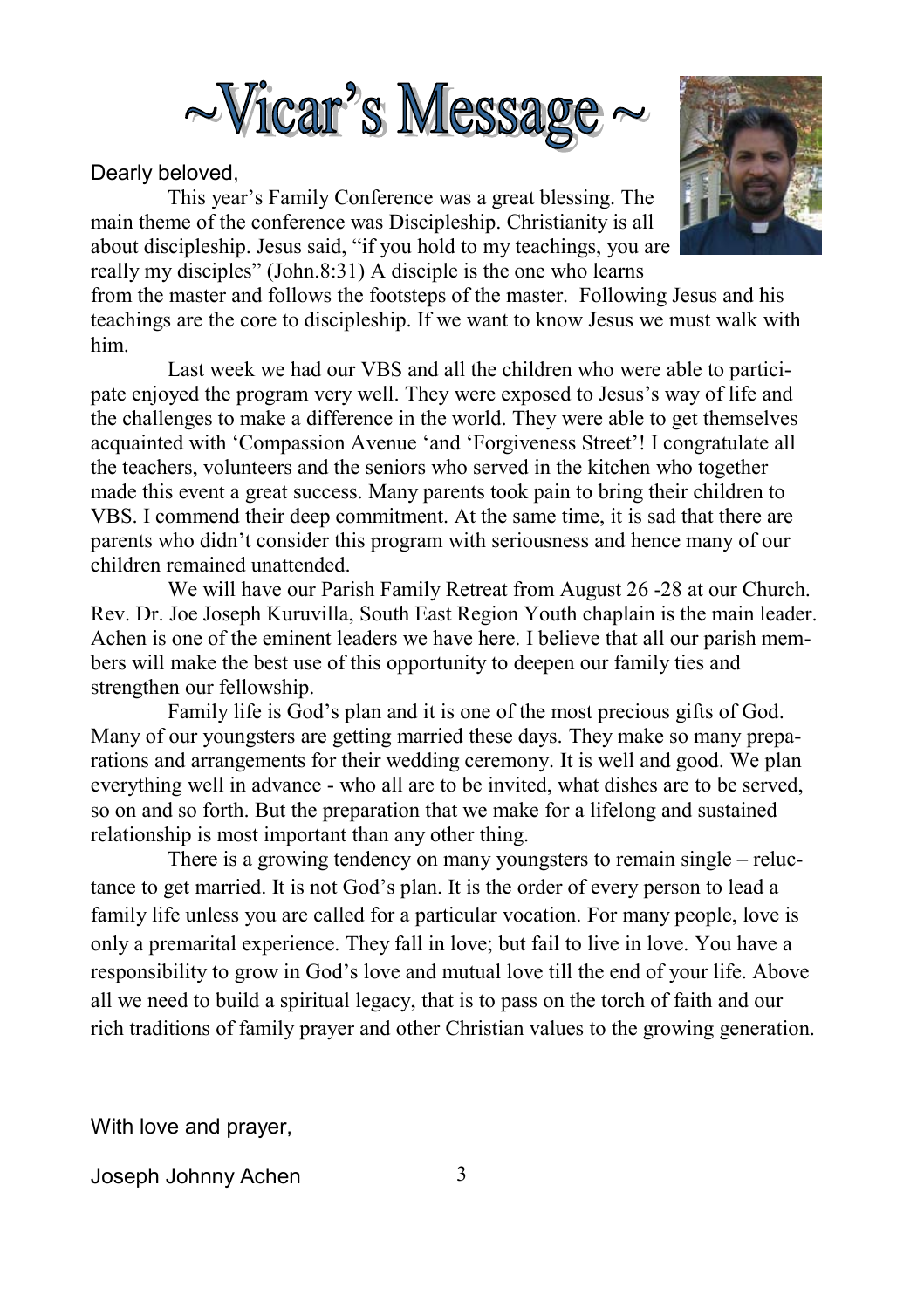

# **Area Prayer Meetings**

| <b>Area</b>                                            | Date & Time               | Location                      |
|--------------------------------------------------------|---------------------------|-------------------------------|
| Manhattan /                                            | Sat, Aug 6,               | Mr. Jacob M. Varghese         |
| New Jersey                                             | $6:30$ pm                 | Bergenfield, NJ               |
| <b>Yonkers South</b><br>(McLean Ave) /<br><b>Bronx</b> | <b>TBA</b>                | TBA                           |
| <b>Upper West-</b>                                     | Sat, Aug 13,              | Mr. Easaw George              |
| chester / CT                                           | 6:30 pm                   | New Millford, CT              |
| Queens /                                               | Sun, Aug 14,              | Mr. John K. Mathew            |
| Long Island                                            | $6:30$ pm                 | New Hyde Park, NY             |
| Yonkers East                                           | Fri, Aug 19,              | Mr. John Mathew               |
| (Central Ave)                                          | 6:30pm                    | Yonkers, NY                   |
| Rockland                                               | TRA                       | <b>TBA</b>                    |
| Yonkers West<br>(Church-<br>Riverdale)                 | Sat, Aug 27,<br>$6:30$ pm | Mr. Sam Joseph<br>Yonkers, NY |
| Yonkers Northl                                         | Sun, Aug 28,              | Mr. Thomas Mathew             |
| (Broadway)                                             | 6:30 <sub>pm</sub>        | Yonkers, NY                   |

# **Monthly Fasting Prayer**

| Event                                           | Date & Time | Location                             |
|-------------------------------------------------|-------------|--------------------------------------|
| Monthly Sat, Aug 27,<br>Fasting Prayer 10:00 am |             | Mrs. Accamma Verghese<br>Yonkers, NY |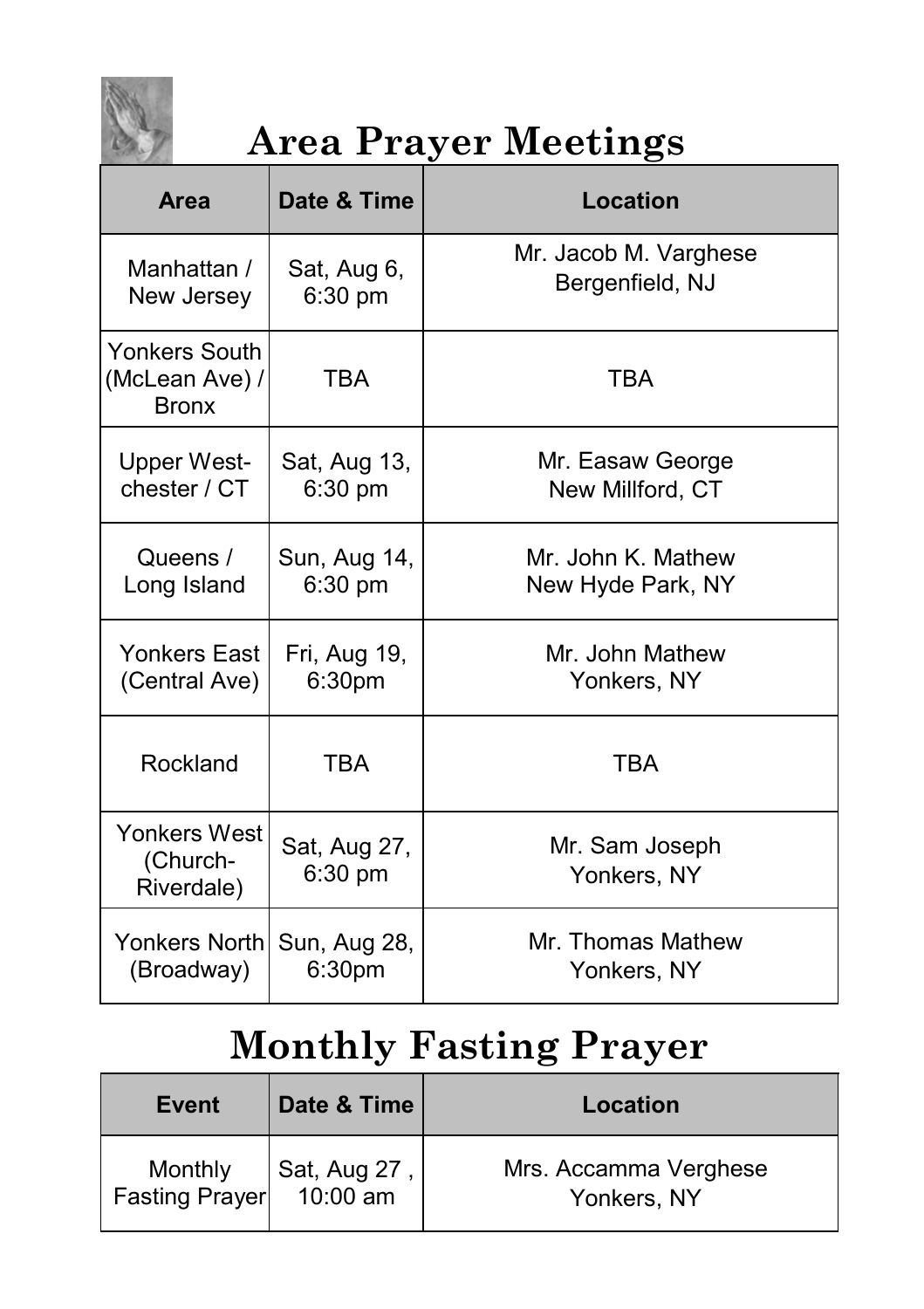# **Organizational Meetings**

# **Sevika Sangham**

#### **Bible Study** - 3rd Sunday at Church **Friday Prayer Meeting**

| <b>Sevika</b><br>Sangham | Date &<br>Time           | <b>Location</b>         |
|--------------------------|--------------------------|-------------------------|
| Friday<br>Prayer         | Fri, Aug 5,<br>$9:30$ am | Church                  |
| Friday                   | Fri, Aug 12,             | Mrs. Marykutty Varghese |
| Prayer                   | $9:30$ am                | Yonkers, NY             |
| Friday                   | Fri, Aug 19,             | Mrs. Sosamma Abraham    |
| Prayer                   | $9:30$ am                | Spring Valley, NY       |
| Friday                   | Fri, Aug 26,             | Mrs. Aleyamma Varghese  |
| Prayer                   | $9:30$ am                | Yonkers, NY             |

# **Edavaka Mission**

**Prayer Meeting** at **Church** every **Wednesday** at **7:00 PM, Except:** 

| Event                     | Date & Time      | Location                              |
|---------------------------|------------------|---------------------------------------|
| Edavaka<br><b>Mission</b> | Wed $3, 7:00$ pm | Mr. Mathew Abraham<br>Portchester, NY |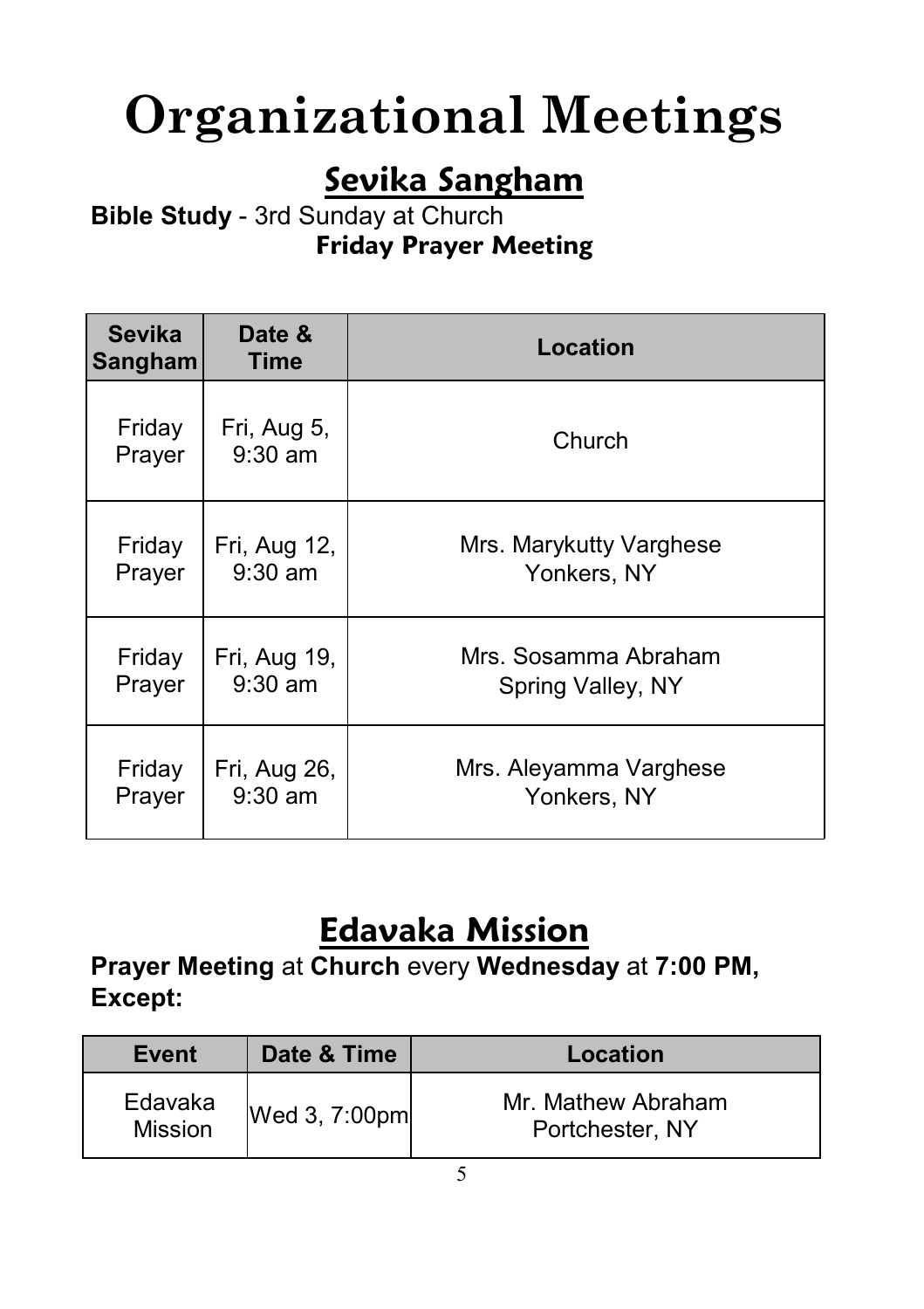# **Young Families Fellowship**

| <b>Event</b>      | Date & Time | <b>Location</b> |
|-------------------|-------------|-----------------|
| Cottage<br>Prayer | TBA         | TBA             |

## **Youth Fellowship**

| Event             | Date & Time                          | Location           |
|-------------------|--------------------------------------|--------------------|
| Weekly<br>Meeting | <b>Every Sunday</b><br>After service | Held in the Chapel |

#### **Praise & Worship Sundays**

Sunday School & Youth Fellowship starts at 9:00 am

#### **Yuvajana Sakhyam**

| <b>Event</b>      | Date & Time | Location |
|-------------------|-------------|----------|
| Cottage<br>Prayer | TBA         | TBA      |

# **Malayalam Choir**

**Practice every Sunday after Worship Service**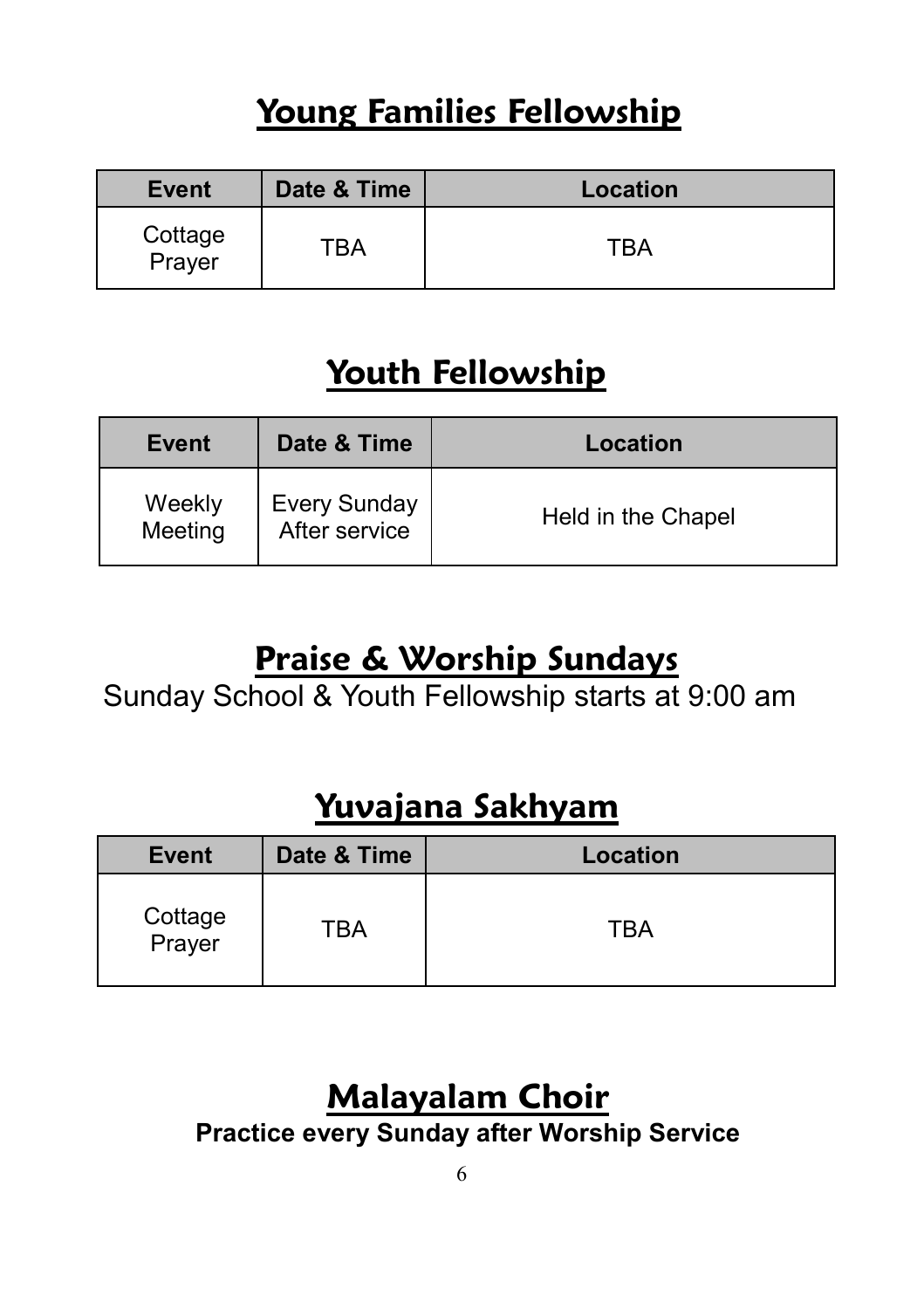

St. Thomas Mar Thoma Church 34 Morris St, Yonkers, NY 10705

#### Annual Parish Retreat

**Friday August 26th from 6PM to 10PM Saturday August 27th from 9AM to 9PM Sunday August 28th immediately after worship services** 

**At** 

**St Thomas Mar Thoma Church** 

*A time for retrospection and renewal* 

*Excellent Messages, Group Discussions, Sing Along and Much More* 

#### **Main Leader**

# *Rev. Joe Joseph Kuruvilla*

*(Youth Chaplain, South East Region)* 

*Registration fee are as follows: Single \$ 20.00 Families of 2 persons \$ 30.00 Families with up to 2 children \$ 40.00 Families with more than 2 children \$ 50.00 Breakfast, Lunch, Dinner and snacks included* 

*For More Information please contact* 

*Rev Joseph Johnny Ullas P Thannickal P.T.Thomas Vicar/President Secretary Convener (914) 376 6530 (845) 638-8075 (845) 826-1110*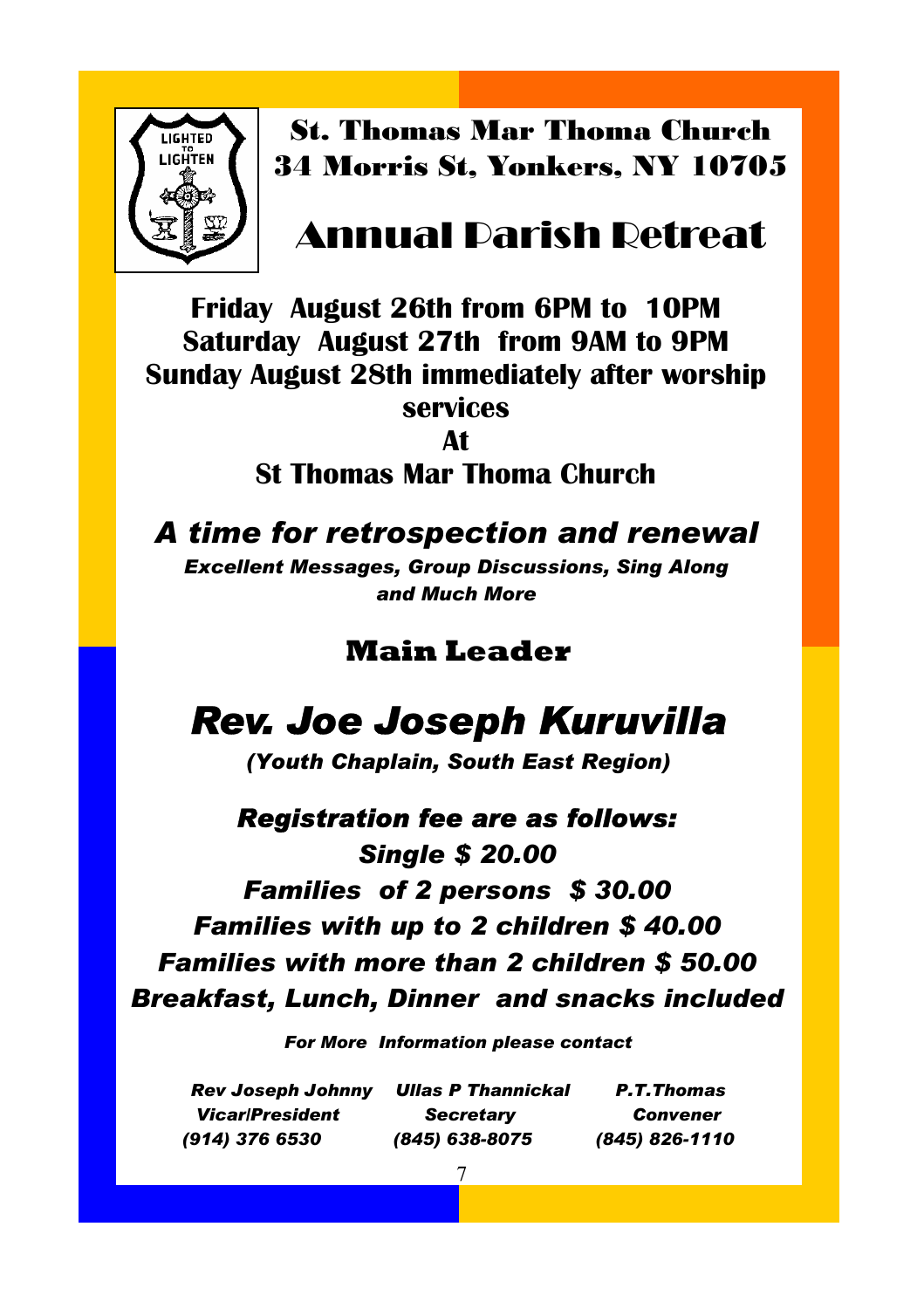# **Condolence**

The Mother of our member, Mr. P. John Joseph, residing in Yonkers, NY, Mrs. Mariamma John was called to our Lord on July 12, 2011 at the age of 101 in Kerala, India. Funeral services were held on July 13, 2011 at Immanuel Mar Thoma Church, Kerala. Please uphold the families in your prayers.

The father or our member, Mr. Raju George, residing in Yonkers, NY, Mr. C. C. George was called to our Lord on July 26, 2011 at the age of 82 in Kerala, India. Funeral services were held on July 29, 2011 in Kayamkolam, Kerala. Please uphold the families in your prayers.

We as a parish extend our deepest condolences and prayers to the bereaving families and friends. May the peace of Christ be with them and bring them comfort.

"But Christ has indeed been raised from the dead, the first fruits of those who have falled asleep. For since death came thru man, resurrection of the dead comes also thru man. For as in Adam all die, so in Christ all will be made alive."

8 *1 Corinthians 15:20-22*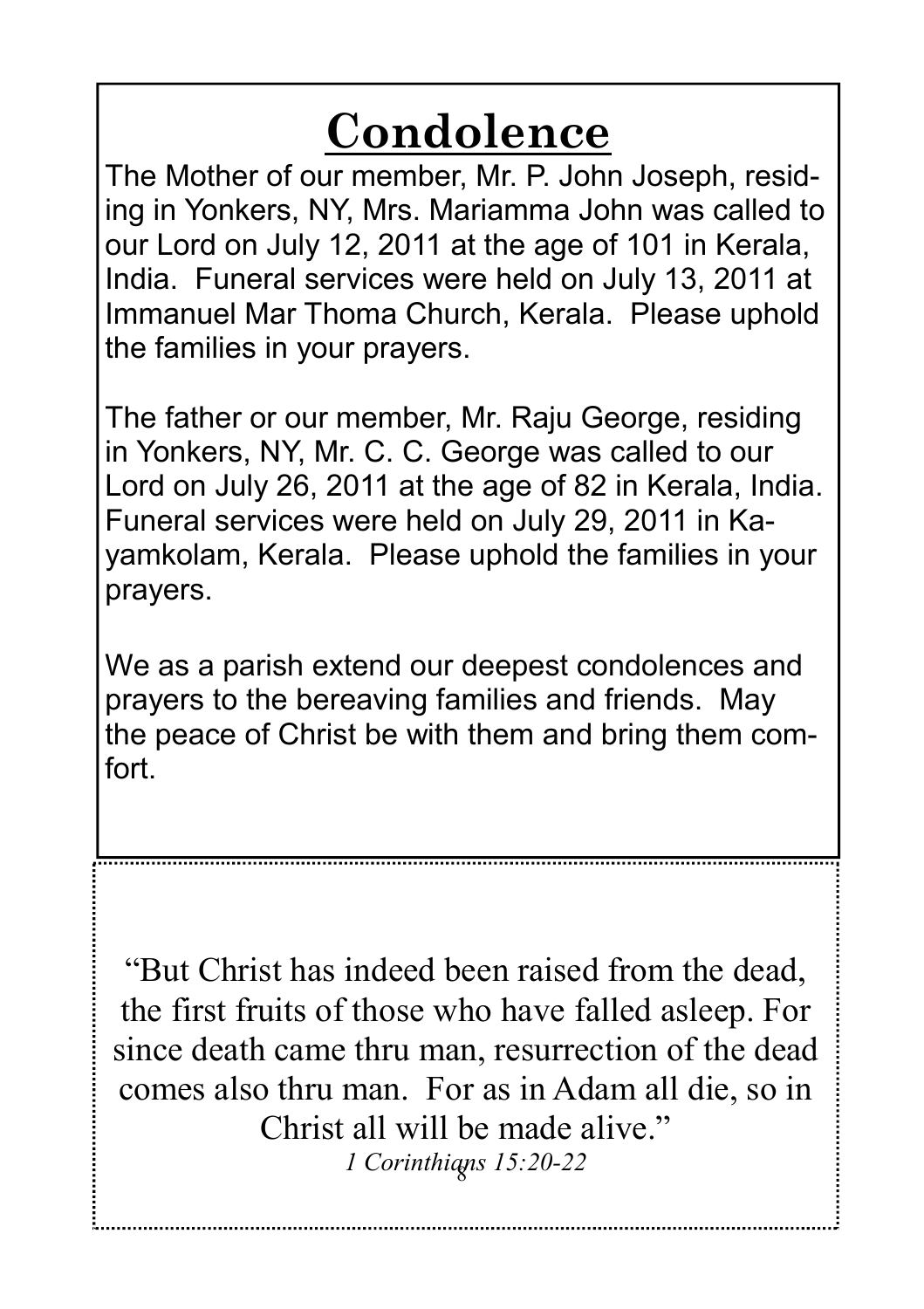

St. Thomas Mar Thoma Church 34 Morris St, Yonkers, NY 10705

# nual Parish Retreat  *Registration Form*

- *1. Name:*
- *2. Address:*
- *3. Telephone Number:*

#### *4. Number of Family Members attending:*

| No | Name | Relationship |  |
|----|------|--------------|--|
|    |      |              |  |
|    |      |              |  |
|    |      |              |  |
|    |      |              |  |
|    |      |              |  |

*For Office Use Only* 

*Total Fee: \$ Check #* 

> Mr. P. T. Thomas Convener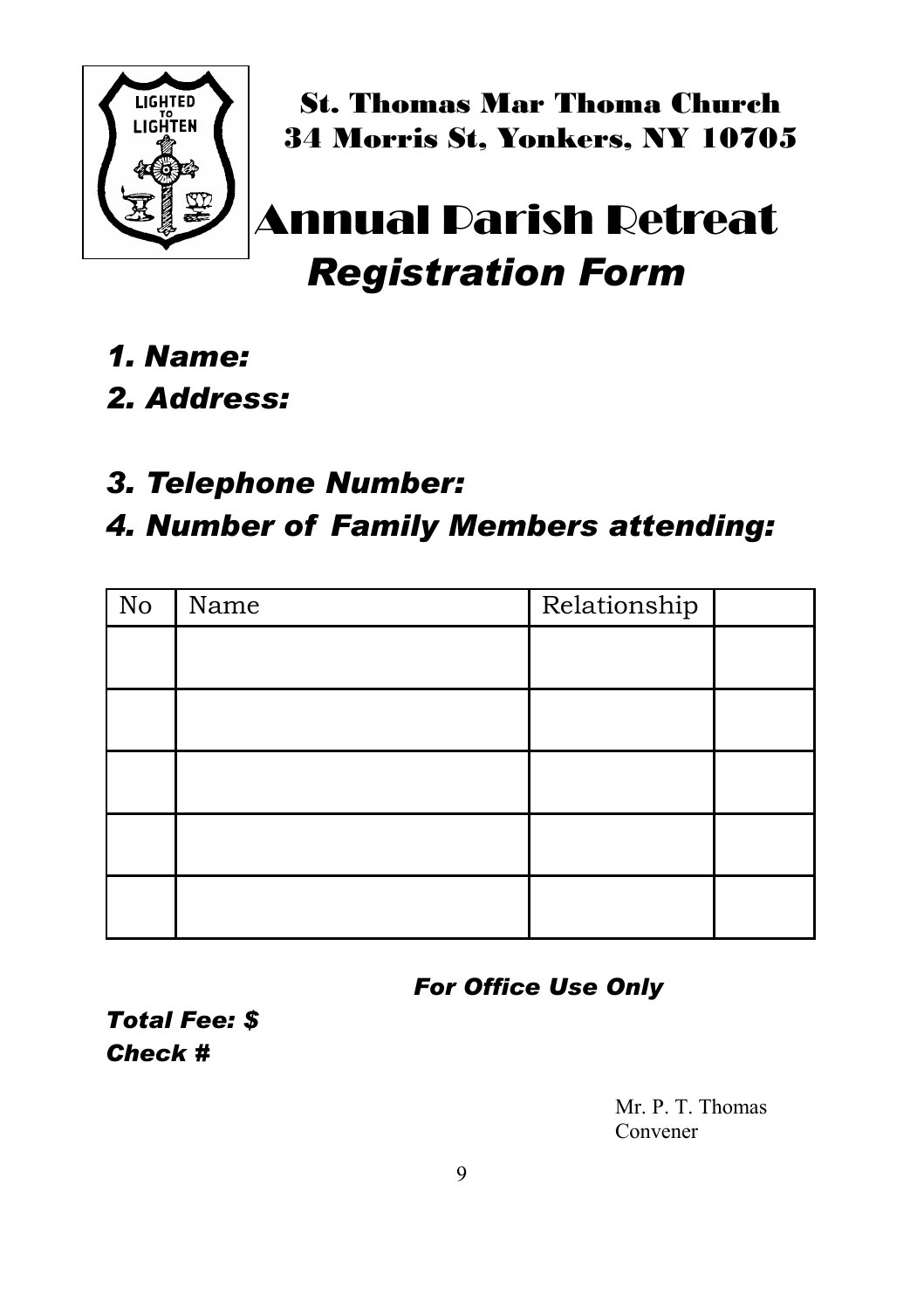# **Birth Announcement**

Asha Evelyn Jacob was born to proud parents Mr. Jayson Jacob & Mrs. Sheila Jacob.

On behalf of the Parish, I congratulate the Parents and Grandparents.

**"But from everlasting to everlasting the Lord's love is with those who fear Him, and His righteousness with their children's children with those who keep His covenant and remember to obey His precepts."** 

**— Psalm 103:17-18**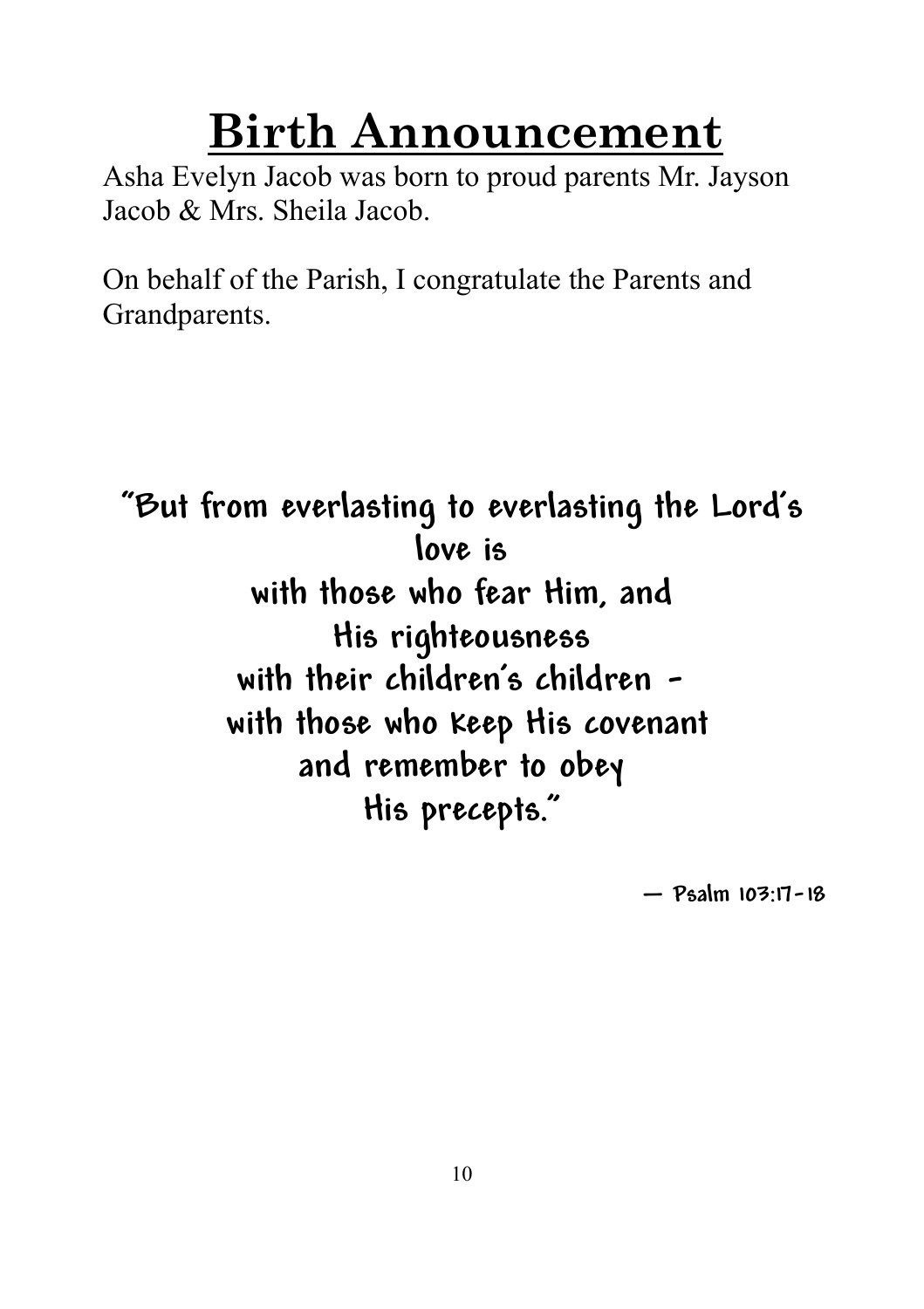# **EXECUTIVE COMMITTEE - 2011**

#### **Position Full Name Home Phone**

**OFFICE BEARERS**

| Rev. Joseph Johnny      | $(914)$ 376-6530                                                                       |
|-------------------------|----------------------------------------------------------------------------------------|
| Mr. John C. Thomas      | (914) 494-1931                                                                         |
| Mr. Ullas P. Thannickal | (845) 638-8075                                                                         |
| Mr. Raju P. Varughese   | (845) 269-3647                                                                         |
| Mr. Samuel Ninan        | (201) 692-0649                                                                         |
|                         | (914) 939-0064                                                                         |
|                         | (845) 352-3178                                                                         |
|                         | Lay Leader - Malayalam Mr. John P. Varghese<br>Lay Leader - English Mr. Blessen Kurian |

#### **AREA PRAYER GROUP REPRESENTATIVES**

| Manhattan/NJ                                      | Mr. Jacob M. Varghese                    | (201) 384-0041 |
|---------------------------------------------------|------------------------------------------|----------------|
| Queens/LI                                         | Mr. Kuruvilla T. Abraham                 | (516) 326-8461 |
| Rockland (Spring Valley)                          | Mr. John K. Abraham                      | (845) 426-2327 |
| Rockland (Outside Spring Valley) Mr. P. T. Thomas |                                          | (845) 826-1110 |
|                                                   | Upper Westchester/CT Mrs. Annamma Mathew | (914) 939-8194 |
| Upper Westchester/CT Mr. Abraham Koshy            |                                          | (914) 738-0688 |
| Yonkers East                                      | Mr. Jacob Vaidian                        | (914) 337-2470 |
| Yonkers North                                     | Mr. K. C. Thomas                         | (914) 963-3499 |
| Yonkers South/Bronx                               | Mr. Thomas P. John                       | (914) 965-3979 |
| <b>Yonkers West</b>                               | Mr. Mathew John                          | (914) 346-5859 |

#### **MANDALAM & DIOCESAN REPRESENTATIVES**

| Sabha Mandalam                            | Mr. John K. Mathew | (516) 328-1027 |
|-------------------------------------------|--------------------|----------------|
| Diocesan Representatives Mr. John Abraham |                    | (845) 634-9319 |
|                                           | Mr. Sunny P. Ninan | (845) 634-4925 |

#### **ORGANIZATIONAL REPRESENTATIVES**

| Choir                   | Mr. Jeff Joseph       | (914) 237-6594   |
|-------------------------|-----------------------|------------------|
| Edavaka Mission         | Mr. John Kurian       | (845) 352-3178   |
| Sevika Sangham          | Mrs. Marykutty Thomas | (845) 826-1110   |
| Sunday School           | Mr. T. P. Jacob       | $(516)$ 365-3750 |
| Youth Fellowship        | Mr. Litten Thomas     | (845) 290-9962   |
| Young Family Fellowship | Mrs. Suja Thannickal  | (845) 638-8075   |
| Yuvajana Sakhyam        | Mr. Mathew Varghese   | (845) 268-2590   |
|                         |                       |                  |

#### **AUDITORS**

| Mr. Geevarghese Kochumman | $(914)$ 948-2363 |
|---------------------------|------------------|
| Mr. George M. Varkey      | $(845)$ 268-0812 |